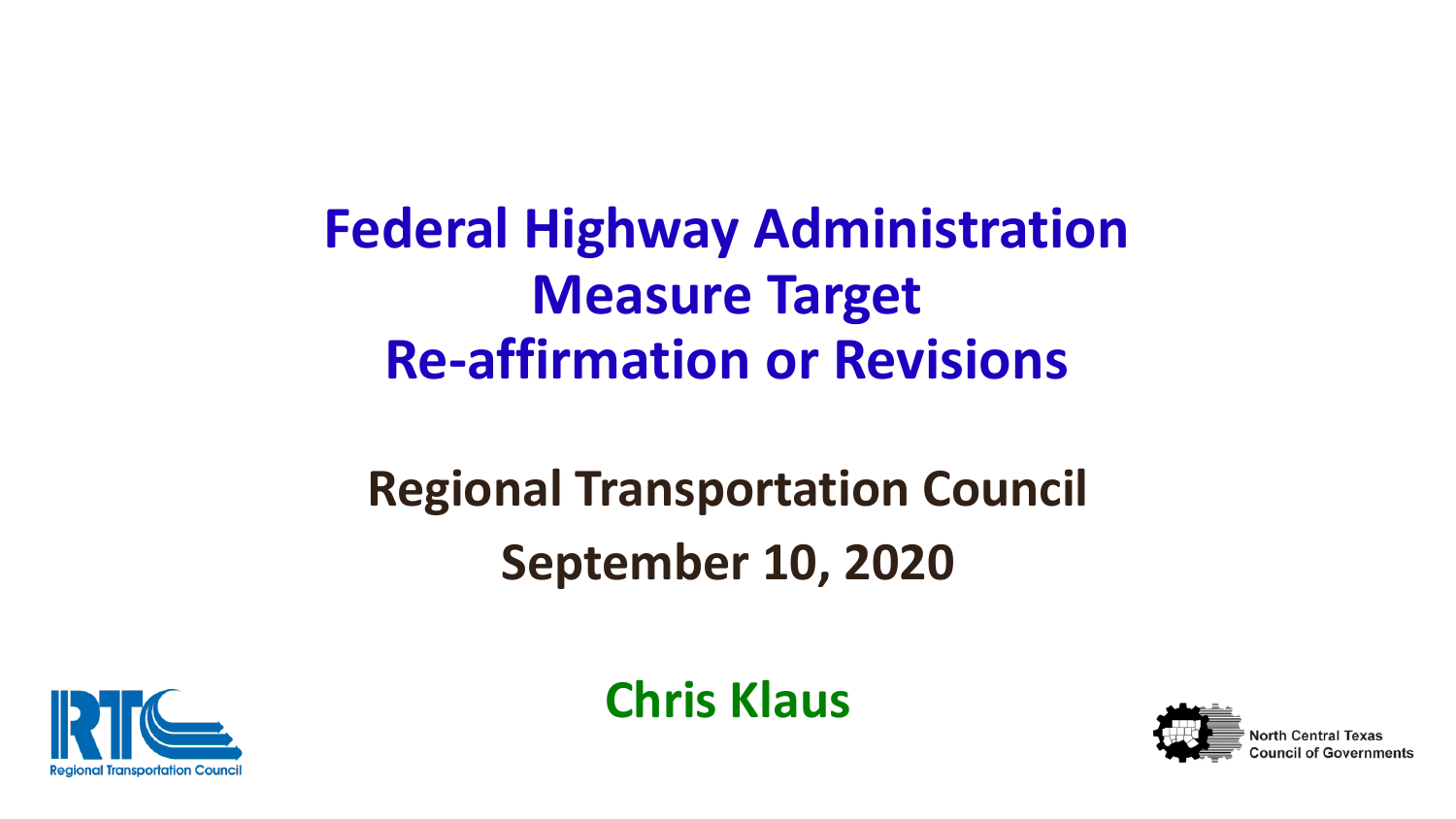# **Performance Measurement Activities**

- **COVID-19: Changing Mobility Local: Progress North Texas Federal:**
	- **Later: Safety (PM1) = 5**
	- **Later: Transit Asset Management (TAM) = 4**
	- **Later: Transit Safety (PTASP) = 4**
	- **Later: Pavement and Bridge (PM2) = 6**

**Now: System Performance (PM3) = 7**



**Progress North Texas 2020** 

**Additional Examples:** [www.nctcog.org/pm](http://www.nctcog.org/pm)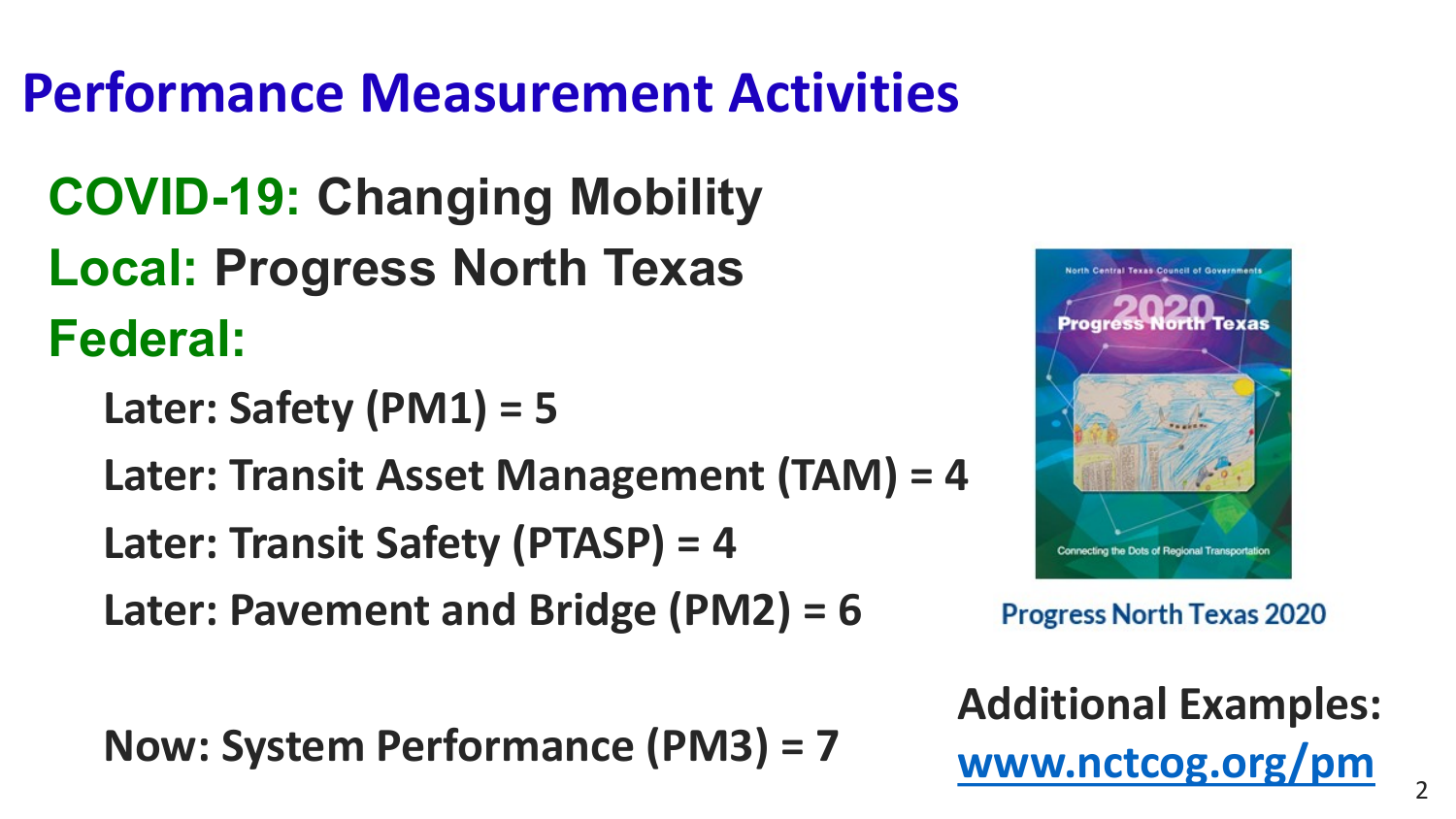# **Performance Period Schedule**

| 2018                                                                       | 2020                                                   | 2022                                           |  |  |
|----------------------------------------------------------------------------|--------------------------------------------------------|------------------------------------------------|--|--|
| <b>First Performance</b><br><b>Period began</b>                            | <b>Mid-performance period</b><br>report due            | <b>First Performance</b><br>period ends        |  |  |
| <b>November 8, 2018</b><br><b>RTC adopted targets</b><br>for 2020 and 2022 | <b>RTC adjusts or reaffirms</b><br>2022 targets        | <b>Second performance</b><br>period begins     |  |  |
|                                                                            | <b>October 1, 2020</b><br><b>Due to FHWA via TxDOT</b> | <b>RTC adopts targets</b><br>for 2024 and 2026 |  |  |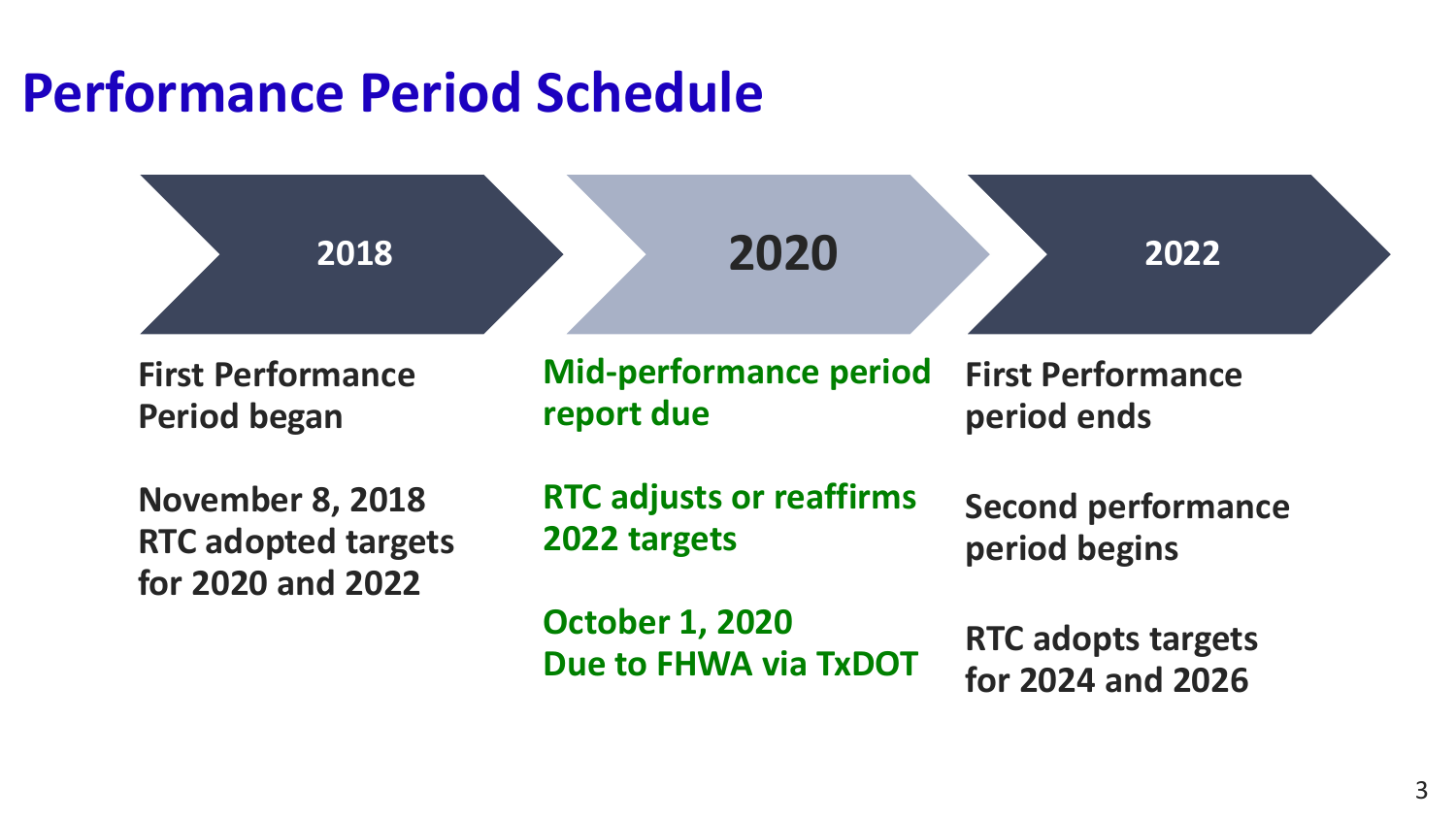# **Recommended RTC Recommendations**

| <b>Measure</b>                                    | <b>Desired Trend</b><br><b>Indicating</b><br>Improvement | 2020               | <b>Original Targets</b><br>(as of 2018)<br>2022 | 2020               | <b>Updated</b><br>Forecast/Trend<br>2022 | 2022 Target<br><b>Recommendation</b>     |
|---------------------------------------------------|----------------------------------------------------------|--------------------|-------------------------------------------------|--------------------|------------------------------------------|------------------------------------------|
| <b>Interstate Reliability</b>                     |                                                          | 78.6%              | 79.5%                                           | 78.4%              | 79.5%                                    | <b>Re-affirm</b><br>79.5%                |
| <b>Non-Interstate</b><br><b>Reliability</b>       | <b>Allen</b>                                             | N/A                | 71.1%                                           | 74.4%              | 76.1%                                    | <b>Re-affirm</b><br>71.1%                |
| <b>Truck Travel Time</b><br><b>Reliability</b>    |                                                          | 1.71               | 1.66                                            | 1.83               | 1.90                                     | Revise 1.90*<br><b>Aspirational 1.83</b> |
| <b>Peak Hour Excessive</b><br><b>Delay</b>        |                                                          | N/A                | 15.00 hrs.                                      | 13.25 hrs.         | 12.51 hrs.                               | <b>Re-affirm</b><br>15.00 hrs.           |
| <b>Non-SOV Travel</b>                             |                                                          | 19.9%              | 20.2%                                           | 19.8%              | 20.0%                                    | <b>Re-affirm</b><br>20.2%                |
| <b>Total Emissions</b><br><b>Reductions - NOx</b> |                                                          | 2,892.96<br>kg/day | 5,062.68<br>kg/day                              | 5,884.42<br>kg/day | 7,403.95<br>kg/day                       | <b>Revise</b><br>7,403.95 kg/day         |
| <b>Total Emissions</b><br><b>Reductions - VOC</b> |                                                          | 599.67<br>kg/day   | 1,079.40<br>kg/day                              | 1,418.56<br>kg/day | 1,814.02<br>kg/day                       | <b>Revise</b><br>1,814.02 kg/day         |

**\*Accept revised target resulting in development of work plan with focus to improve freight movement** 4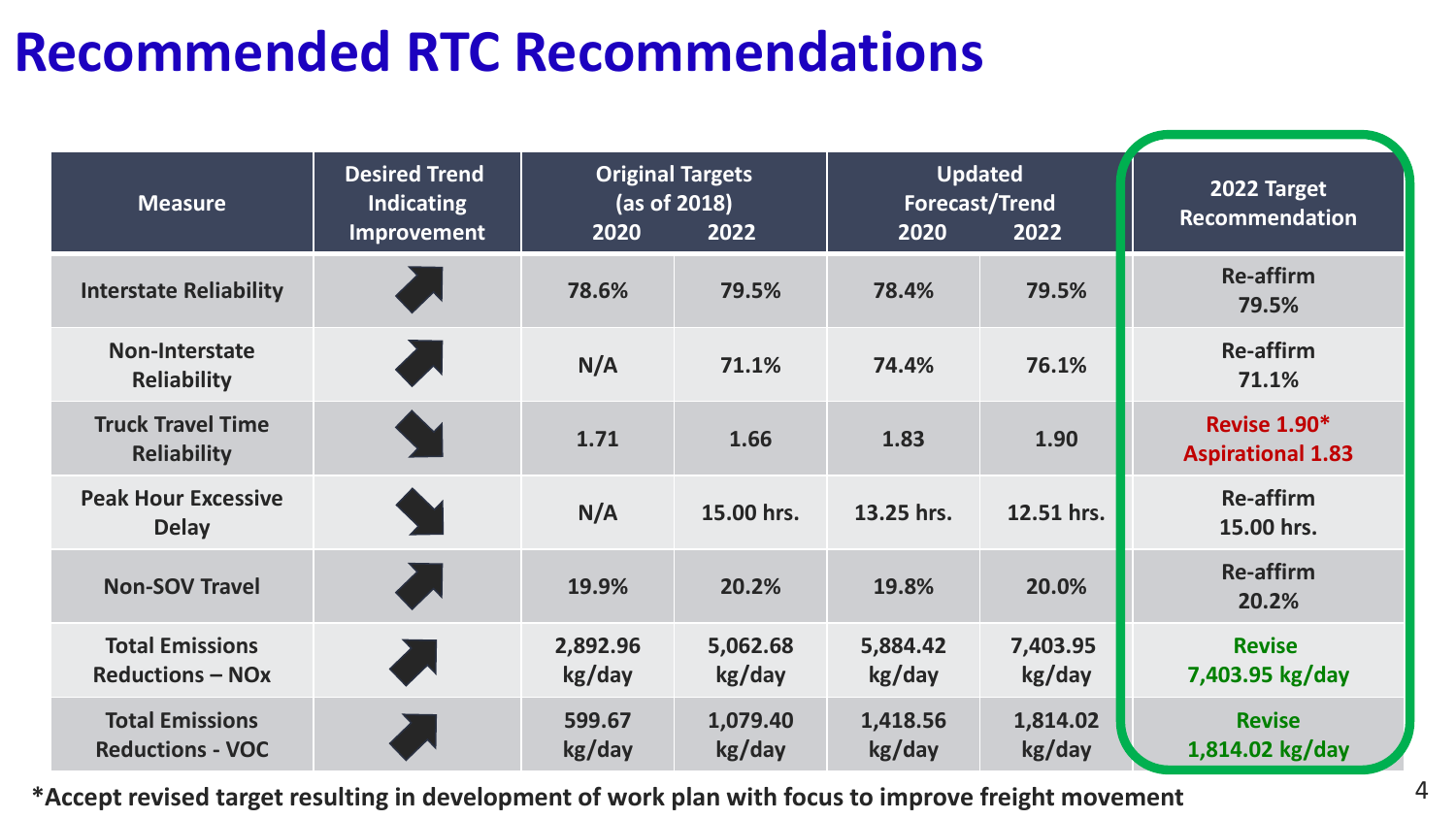### **PM3: Related Policies, Programs, Projects**

**Actively address worsening freight reliability with programs, policies, and projects to support freight movement**

**Existing Examples:**

**Incident Detection and Response (tow truck staging) Techniques Encouraging Trucks from Peak Periods** 

**Supporting Alternative Transportation Options**

**Assessing COVID-19 impacts on measures**

**Addressing measures in planning processes Ongoing Congestion Management Process update Upcoming Mobility plans UTP/10-Year Plan 2021-2024 TIP**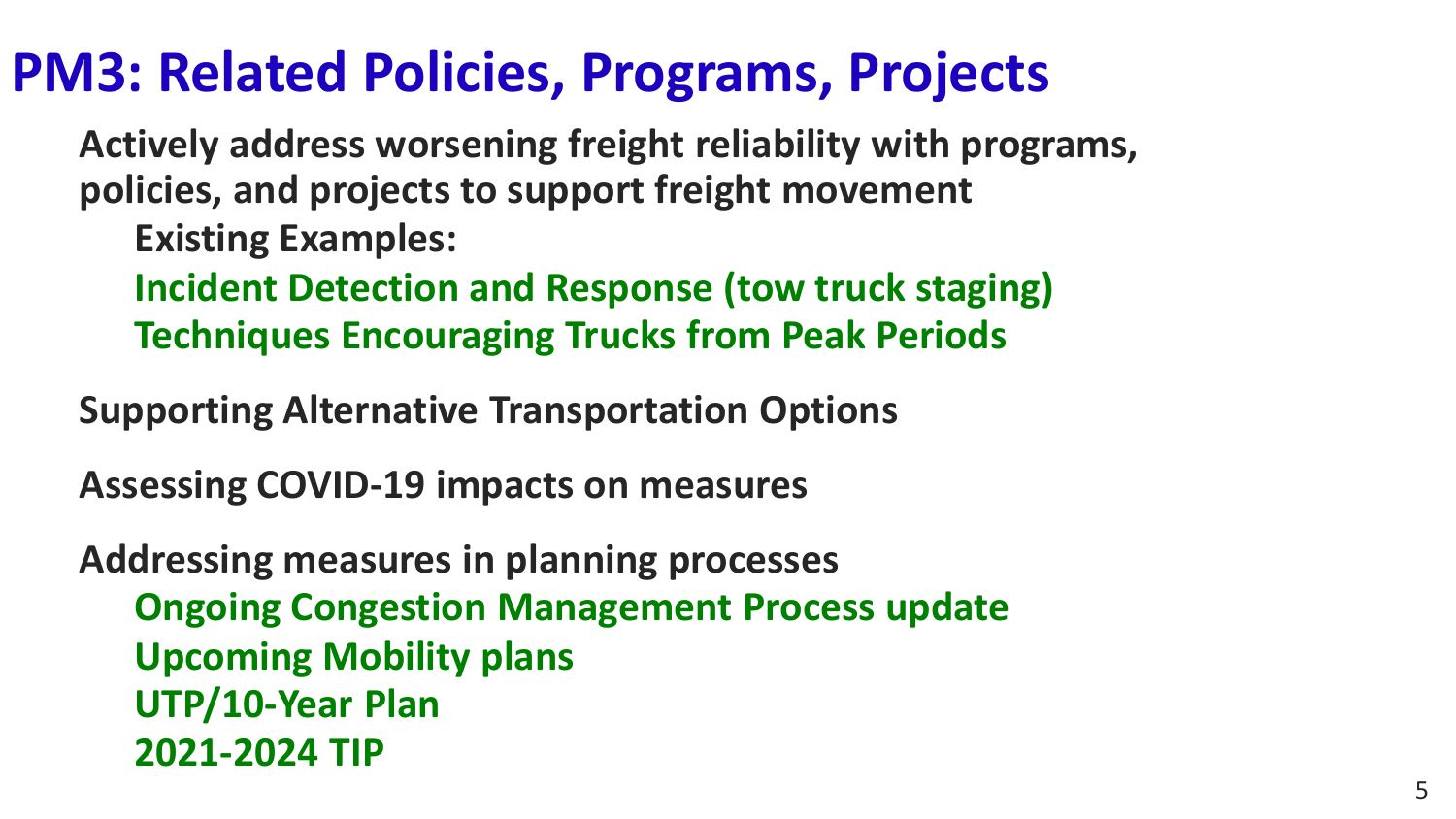## **Schedule**

|  | <b>July 24</b>      | <b>STTC Information</b>                          |
|--|---------------------|--------------------------------------------------|
|  | <b>August 10</b>    | <b>Online Public Input Opportunity</b>           |
|  | <b>August 13</b>    | <b>RTC Information (PM3)</b>                     |
|  | <b>August 28</b>    | <b>STTC Action (PM3)</b>                         |
|  | <b>September 10</b> | <b>RTC Action (PM3)</b>                          |
|  | October 1           | <b>Revised PM3 Targets Due to FHWA via TxDOT</b> |

**November 2020- Early 2021 Possible RTC Action on PM2 Targets (Depending on TxDOT)**

#### **Early 2021 Anticipated RTC Action on PM1/TAM/PTASP Targets**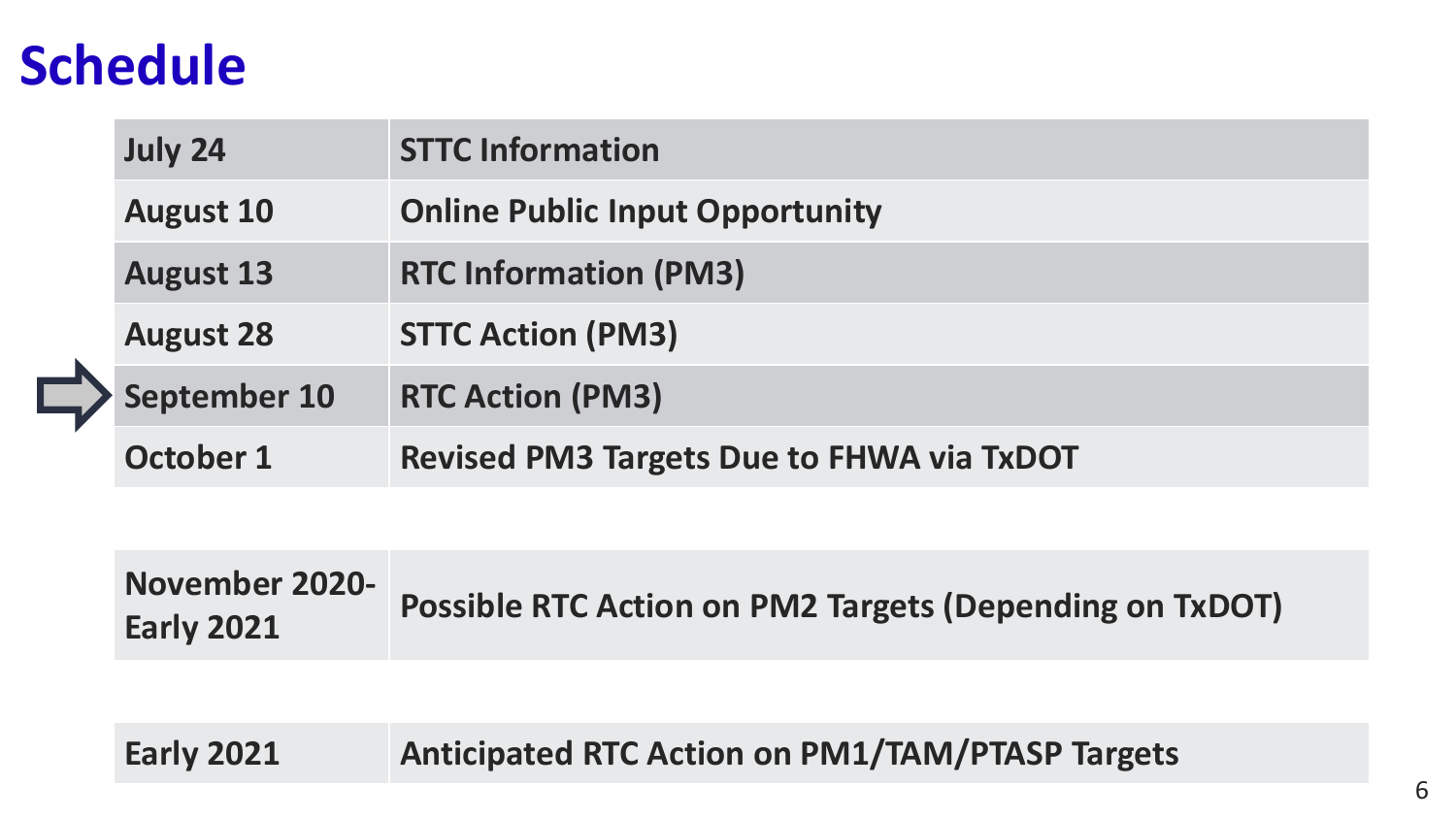#### **Recommended Action**

**Re-affirm existing 2022 Regional Targets for: Interstate Reliability Non-Interstate Reliability Peak Hour Excessive Delay Non-SOV Travel**

**Adopt new 2022 Regional Targets for: Truck Travel Time Reliability: 1.90 (Aspirational 1.83) Emissions Reductions – NOx: 7,403.95 kg/day Emissions Reductions – VOC: 1,814.02 kg/day**